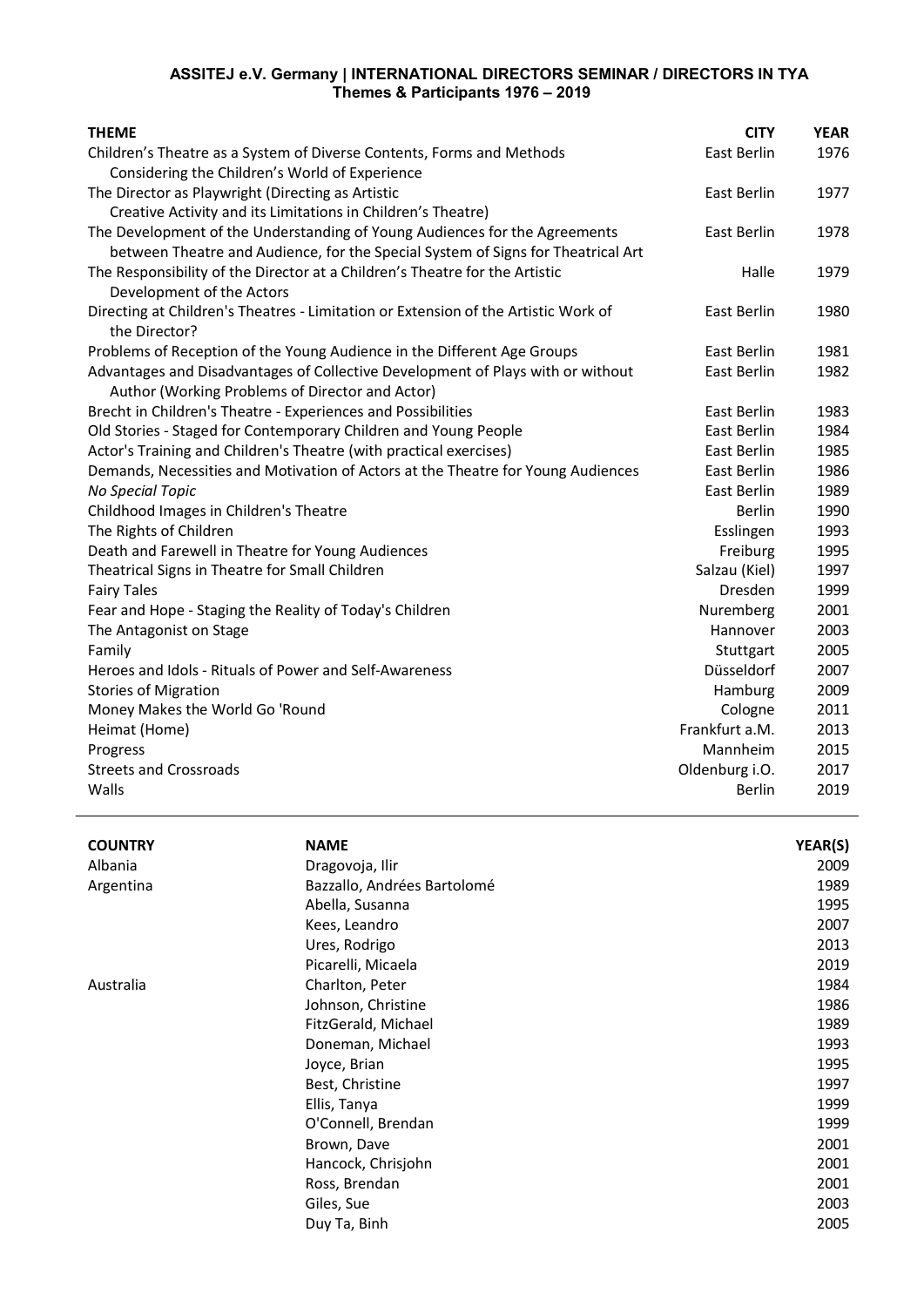| cont. Australia      | Mullooly, Tim                     | 2007             |
|----------------------|-----------------------------------|------------------|
|                      | Caceres, Leticia                  | 2009             |
|                      | Conway, Karla                     | 2011             |
|                      | Buhler, Cymbeline                 | 2013             |
|                      | Desebrock, Alex                   | 2015             |
|                      | Wilson, Jessica                   | 2017             |
|                      | Browning, Thom                    | 2019             |
| Austria              | Cermak, Tini                      | 1995             |
|                      | Sommeregger, Nika                 | 1997             |
|                      | Weis, Simone                      | 1999             |
|                      | Hempel, Christopher               | 2001             |
|                      | Ehlert, Dorit                     | 2009             |
|                      | Ostertag, Sara                    | 2011             |
|                      | Scheutz, Christina                | 2013             |
|                      | Grasser, Natascha                 | 2019             |
| Azerbaijan / USSR    | Nematow, Azer                     | 1984             |
| <b>Belarus</b>       | Averkova, Katya                   | 2013             |
| Belgium              | Verbist, Jan                      | 1978, 1990       |
|                      | Bal, Eva                          | 1993             |
|                      | van Robays, Dave                  | 2007             |
| Benin                | Chagas, Eliane                    | 2003             |
| <b>Bolivia</b>       | Guillén Orúzar, Carmen Pilar      | 2019             |
| Bosnia-Herzegovina   | Miletic Orucevic, Tanja           | 2007             |
| Botswana             | Moroka, Edward Mandy              | 2019             |
| <b>Brazil</b>        | Jardim, Nadege Ferreira Rodrigues | 2003             |
|                      | Brilhante, André                  | 2005             |
|                      | Capovilla, Mayra                  | 2007             |
|                      | Merisio, Paulo                    | 2015             |
| <b>Bulgaria</b>      | Kisseljow, Mladen                 | 1976             |
|                      | Todorowa, Liliana                 | 1976, 1981       |
|                      | Abramow, Andrej                   | 1977, 1978, 1992 |
|                      | Karabaliev, Russi                 | 1979, 1980       |
|                      | Lukanova, Gertrude                | 1983             |
| Cameroon             | Omgba, Desire                     | 2007             |
|                      | Eko Efoulou, Edouard Guillaume    | 2017             |
| Canada               | Leduc, Jean-Guy                   | 1981             |
|                      | Faulkner, June                    | 1989             |
|                      | Tanguay, Paul                     | 1989             |
|                      | Boucher, Rémi                     | 2001             |
|                      | Selody, Kim                       | 2003             |
|                      | Hill, Lynda                       | 2017             |
|                      | Dufault, Monica                   | 2019             |
| Chile                | Garcia-Huidobro, Veronica         | 1997             |
|                      | Raña Kanacri, Layla               | 2017             |
|                      | Caballero, Alejandra              | 2019             |
| China                | Mao, Ernan                        | 2015             |
| Colombia             | Specht, Christine                 | 1999             |
| Croatia (Yugoslavia) | Ladika, Zvezdana                  | 1976             |
|                      | Juvančič, Joško                   | 1981             |
| Croatia              | Simic, Ivica                      | 1993, 1995       |
|                      | Medvesek, René                    | 1997             |
|                      | Torjanac, Dubravko                | 1999             |
|                      | Lajic, Grozdana                   | 2003             |
|                      | Golovko, Goran                    | 2005             |
|                      | Banovic, Snjezana                 | 2009             |
|                      | Vujcic, Mladen                    | 2011             |
|                      | Prolic, Ana                       | 2013             |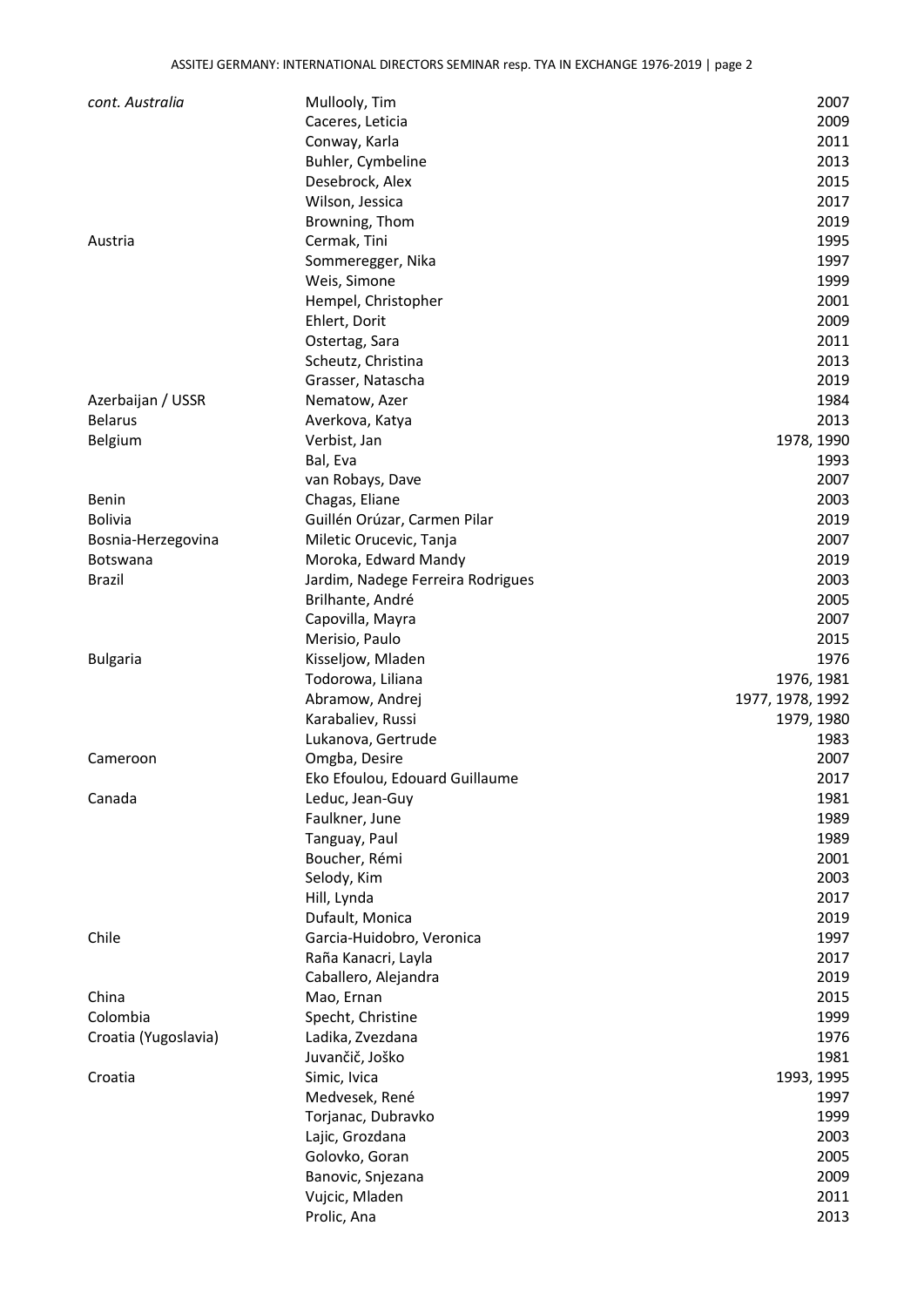| cont. Croatia         | Krsnik, Lovro           | 2017             |
|-----------------------|-------------------------|------------------|
|                       | Vrankovic, Frana Marija | 2019             |
| Cuba                  | Guerra, Raul Mir        | 1977             |
|                       | Perez, Félix Santos     | 1977             |
|                       | Fonseca, Nigdalia       | 1978             |
|                       | Socorro, Eddy           | 1978             |
|                       | Acosta, Grisell         | 1979             |
|                       | Millares, Sara          | 1979             |
|                       | Pinero, Julio Cordero   | 1980             |
|                       | Martinez, Garcia        | 1981             |
|                       | Cari, Yulky             | 1982             |
|                       | Garcia Garal, Ricarda   | 1982             |
|                       | Galvan, Fidel           | 1989             |
|                       | Garal, Ricardo          | 1989             |
| Czech Republik (CSSR) | Janik, Josef            | 1976             |
|                       | Slavik, Oldrich         | 1977             |
|                       | Trebicky, Karel         | 1979             |
|                       | Racek, Ilja             | 1980             |
|                       | Čech, František         | 1981             |
|                       | Martinec, Vaclav        | 1983             |
|                       | Pixová, Božena          | 1984             |
|                       | Engelova, Lida          | 1985             |
|                       | Čížek, M.               | 1989             |
|                       | Grochol, Kasimir        | 1989             |
|                       | Svetko, Ivan            | 1989             |
| Czech Republik        | Gabor, Peter            | 2001             |
|                       | Oscatka, Miroslav       | 2003             |
| Denmark               | Friis, Preben           | 1986             |
|                       |                         | 1989             |
|                       | Larsen, Jesper Worm     |                  |
|                       | Michelsen, Mê           | 1990             |
|                       | Seligmann, Peter        | 1995             |
|                       | Nusselein, Ray          | 1997             |
|                       | Parr, Robert            | 1999             |
|                       | Ramberg, Anders         | 2001             |
|                       | Bendix, Methe           | 2013             |
| Ecuador               | Rodriguez, Franklin     | 1989             |
| Egypt                 | El Sakka, Salah         | 1989             |
| Estonia               | Toikka, Aare            | 1997             |
|                       | Nielsen, Katrin         | 2003             |
|                       | Kampus, Mart            | 2005             |
|                       | Juhanson, Jaanika       | 2009             |
|                       | Tammaru, Jaanika        | 2015             |
| Ethiopia              | Gugessa, Tilahun        | 1989             |
| Finland               | Saure, Maire            | 1989             |
|                       | Mäkinen, Jamie-Ann      | 1997             |
|                       | Castren, Marjaana       | 1999             |
|                       | Kangas, Kaija           | 1999             |
| France                | Yendt, Maurice          | 1977, 1986, 1993 |
|                       | Lenoir, Jean Charles    | 1979, 1989       |
|                       | Moudoues, Rose Marie    | 1989             |
|                       | Vessigault, Gabriel     | 1989             |
|                       | Dieuaide, Michel        | 1993, 1995       |
|                       | Borras, Miguel          | 1995             |
|                       | Colnot, Antoine         | 2019             |
| Georgia               | Gatserelia, Shalwa      | 1979             |
|                       | Kitia, George           | 1997             |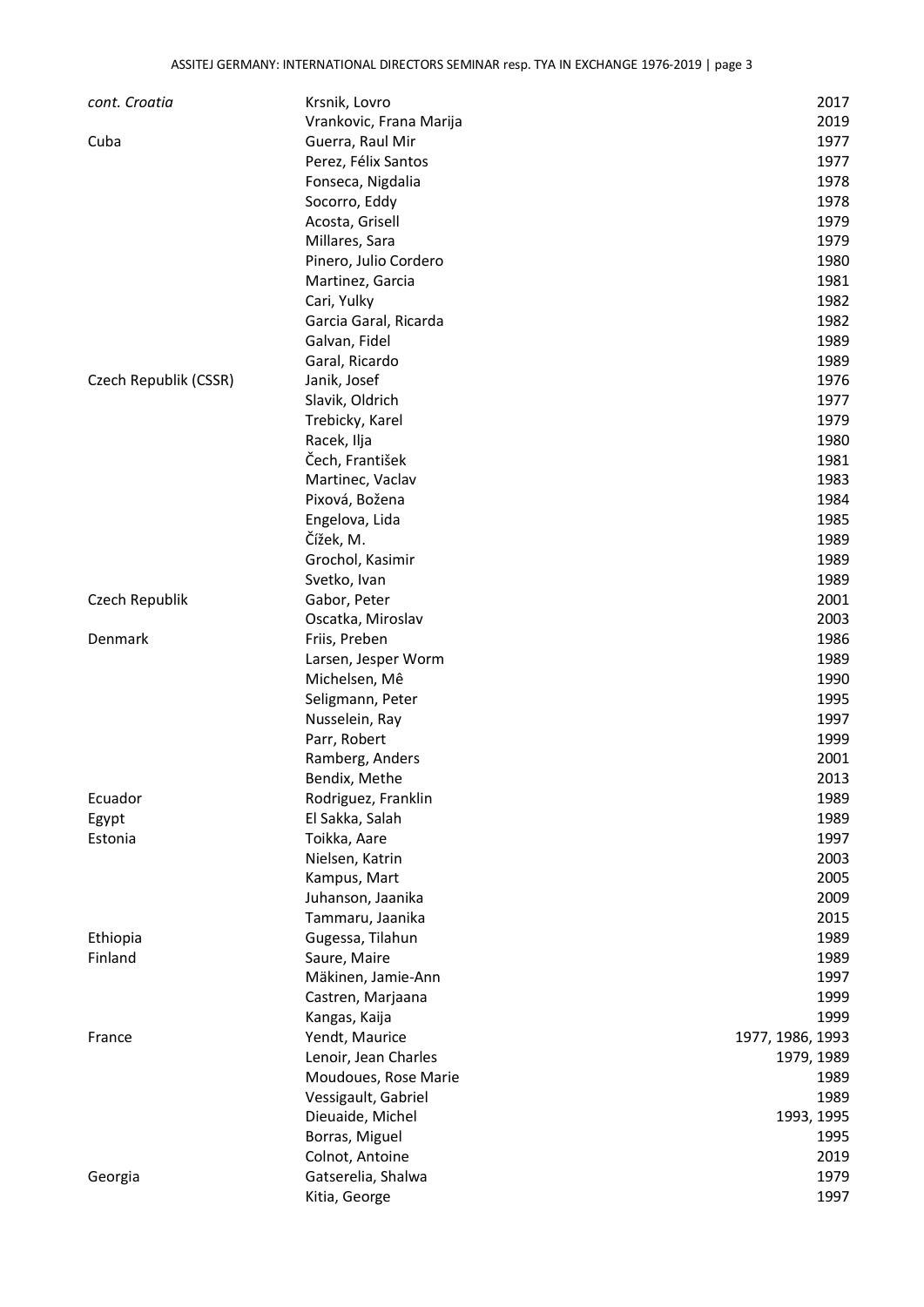## Germany (East)

| Germany (East) | Arlt, Erwin                | 1976                               |
|----------------|----------------------------|------------------------------------|
|                | Gerlach, Rainer            | 1976                               |
|                | Sari, Aanu                 | 1976                               |
|                | Raulin, Jürgen             | 1976, 1978, 1983                   |
|                | Schwarzlose, Günter        | 1976, 1979, 1981, 1984             |
|                | Hawemann, Horst            | 1976-1978, 1980, 1982, 1984        |
|                | Erceg, Mirjana             | 1976-1980                          |
|                | Kästner, Jörg              | 1977                               |
|                | Schmidt, Hans-Dieter       | 1977                               |
|                | Streibig, Thomas           | 1977                               |
|                | Stahl, Peter               | 1977, 1981, 1984                   |
|                | Wöhlert, Wolfgang          | 1977-1980, 1982-1984, 1986, 1989   |
|                | Geyer-Hopfe, Ursula        | 1978                               |
|                | Gülland, Christine         | 1978, 1979                         |
|                | Gallert, Hanns             | 1978, 1980, 1982, 1983, 1986, 1989 |
|                | Zimmermann, Karl-Friedrich | 1979-1981, 1985                    |
|                | Möbius, Heiner             | 1979-1982, 1984                    |
|                | Dennewitz, Ekkehard        | 1980                               |
|                | Waschke, Wilfried          | 1980, 1982, 1983                   |
|                | Rodenberg, Ilse            | 1980, 1982-1984, 1989              |
|                | Ensikat, Peter             | 1982                               |
|                | Quintana, Alejandro        | 1982                               |
|                |                            |                                    |
|                | Hoffmann, Christel         | 1983, 1986, 1989                   |
|                | Risse, Carl Hermann        | 1983, 1989                         |
|                | Wein, Siegfried            | 1983, 1989                         |
|                | Günter, Lutz               | 1984                               |
|                | Siebenschuh, Joachim       | 1984                               |
|                | Firlus, Marion             | 1985                               |
|                | Fischer, Klaus-Peter       | 1985                               |
|                | Schöbel, Helfried          | 1985                               |
|                | Flemming, Jutta            | 1986                               |
|                | Härtig, Mathias            | 1986                               |
|                | Neumann, Volker            | 1986                               |
|                | Schein, Hermann            | 1986                               |
|                | Eysold, Wolfgang           | 1989                               |
|                | Fischer, Petra             | 1989                               |
|                | Funke, Michael             | 1989                               |
|                | Halm, Katharina            | 1989                               |
|                | Kelling, Petra             | 1989                               |
|                | Lattmann, Gunild           | 1989                               |
|                | Mechsner, Armin            | 1989                               |
|                | Richter, Inge              | 1989                               |
|                | Vitzthum, Detlef           | 1989                               |
|                | Wald, Andreas              | 1989                               |
| Germany (West) | Bergfeld, Hildegard        | 1980, 1985, 1989                   |
|                | Dettmer, Albrecht          | 1981, 1989                         |
|                | Böhlendorf, Harold         | 1982                               |
|                | Schön, Udo                 | 1982                               |
|                | Seebauer, Edelgard         | 1983                               |
|                | Kümmel, Dieter             | 1984                               |
|                | Aust, Norbert              | 1985                               |
|                | Flügge, Jürgen             | 1985                               |
|                | Betschart, Hansjörg        | 1986                               |
|                | Dethier, Brigitte          | 1989                               |
|                | Menck, Ursula              | 1989                               |
|                | Schneider, Wolfgang        | 1989                               |
| Germany        | Richard, Jörg              | 1990                               |
|                |                            |                                    |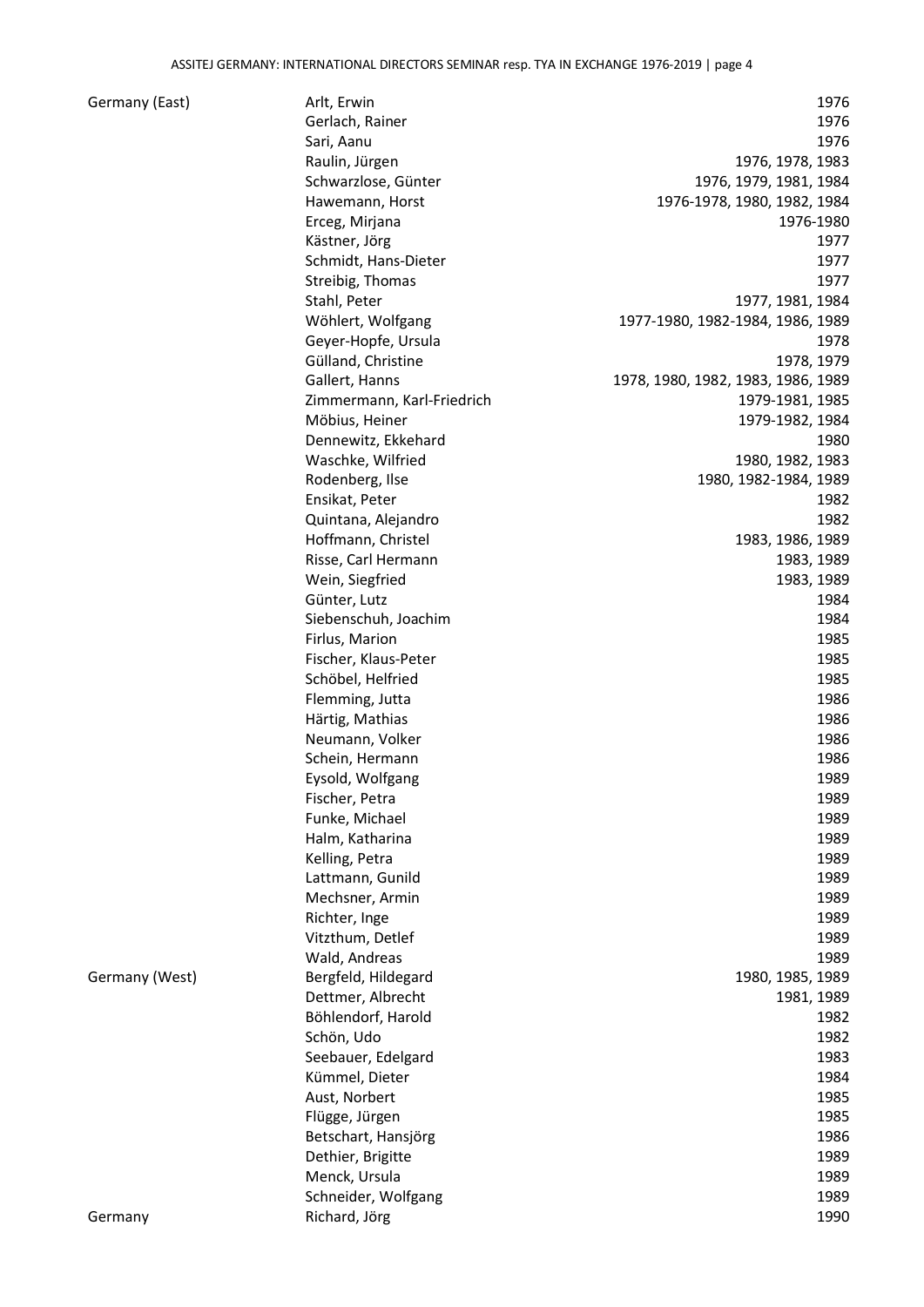| cont. Germany | Wöhlert, Wolfgang      | 1990                  |
|---------------|------------------------|-----------------------|
|               | Hoffmann, Christel     | 1990, 1995-2011, 2015 |
|               | Becker, Stefan         | 1993                  |
|               | Berger, Tristan        | 1993                  |
|               | Frank, Martin          | 1993                  |
|               | Jahnke, Manfred        | 1993                  |
|               | Hemmerle, Klaus        | 1993, 1995            |
|               | Flügge, Jürgen         | 1993, 1997            |
|               | Dethier, Brigitte      | 1993, 2005            |
|               | Aust, Norbert          | 1995                  |
|               | Bohde, Elisabeth       | 1995                  |
|               | Bosse, Bernd           | 1995                  |
|               | Schidlowsky, Christian | 1995                  |
|               | Mittelstädt, Eckhard   | 1995-2007             |
|               | Blöss, Cathrin         | 1995-2019             |
|               | Bammer, Thomas         | 1997                  |
|               | Geller, Annette        | 1997                  |
|               | Paulis, Irmgard        | 1997                  |
|               | Steiof, Franziska      | 1997                  |
|               | Stig, Hanne            | 1997                  |
|               | Gluth, Gerald          | 1999                  |
|               | Ikkola, Heiki          | 1999                  |
|               | Kunze, Dietrich        | 1999                  |
|               | Lonius, Horst          | 1999                  |
|               | Römer, Christian       | 1999                  |
|               | Safiullin, Renat       | 1999                  |
|               | Weil, Stefan           | 1999                  |
|               | Pape, Rüdiger          | 1999, 2011            |
|               | Gronemeyer, Andrea     | 1999, 2015            |
|               | Erl, Andrea Maria      | 2001                  |
|               | Gottwald, Christopher  | 2001                  |
|               | Oßwald, Regine         | 2001                  |
|               | Pourian, Heike         | 2001                  |
|               | van Boxen, Martina     | 2001, 2003            |
|               | Wrede, Winfried        | 2001, 2003, 2017      |
|               | Alber, Matthias        | 2003                  |
|               | Hensel, Betty          | 2003                  |
|               | Michaelis, Ania        | 2003                  |
|               | Paulovics, Milena      | 2003                  |
|               | Porsch, Bettina        | 2003                  |
|               | Trötschel, Sabine      | 2003                  |
|               | Wendt, Albert          | 2003                  |
|               | Brix, Antonia          | 2005                  |
|               | Goehrt, Andreas        | 2005                  |
|               | Michel, Grete          | 2005                  |
|               | Richhardt, Thomas      | 2005                  |
|               | Weber, Annette         | 2005                  |
|               | Arndt, Evelyn          | 2007                  |
|               | Grolle, Marcus         | 2007                  |
|               | Hennermann, Célestine  | 2007                  |
|               | Hess, Kirstin          | 2007                  |
|               | Lippelt, Reinhard      | 2007                  |
|               | Schubert, René         | 2007                  |
|               | Beer, Stephan          | 2009                  |
|               | Cauers, Constanze      | 2009                  |
|               | Jević, Stanislava      | 2009                  |
|               | Kirschke, Peter        | 2009                  |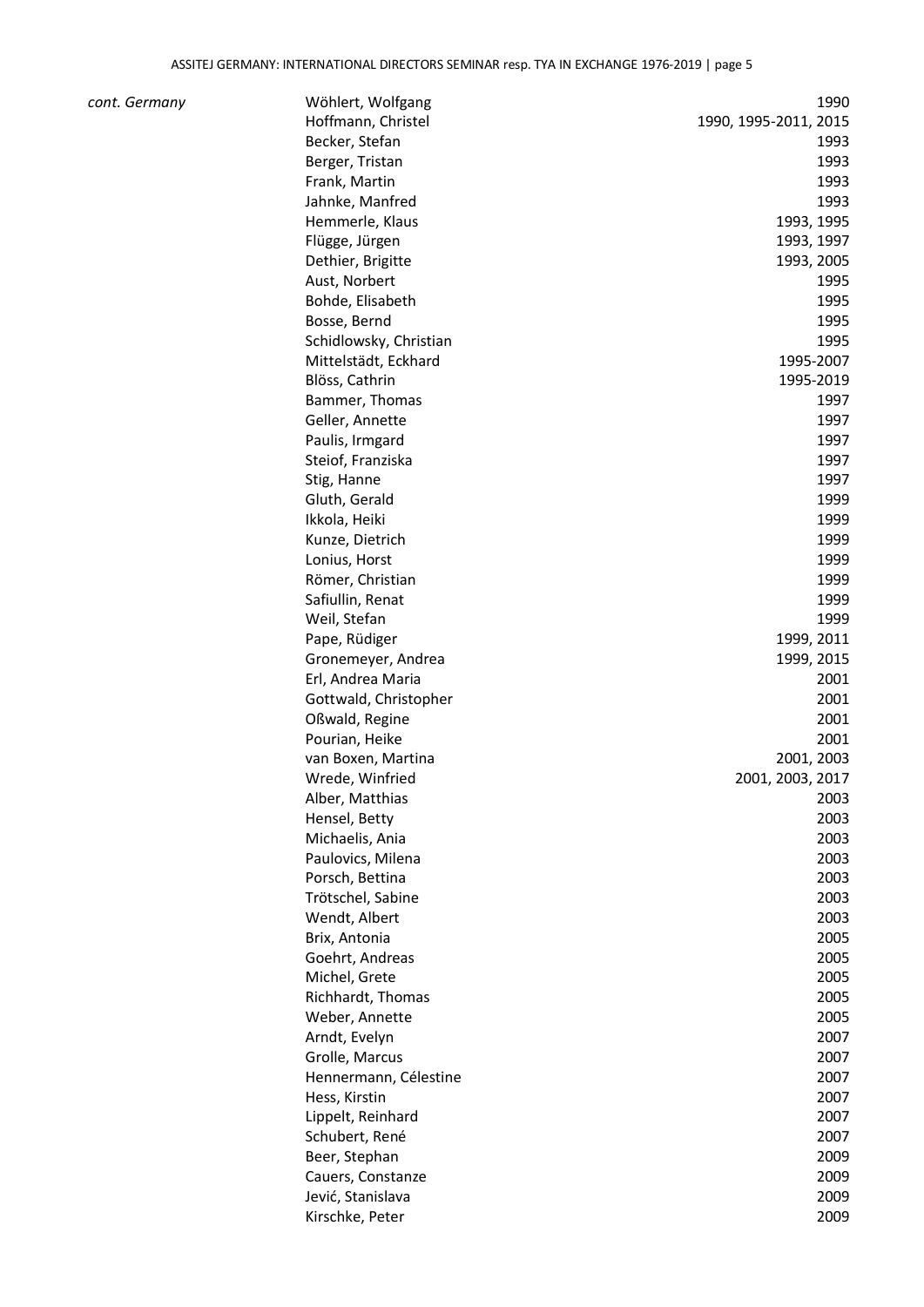| cont. Germany        | Lenz, Anselm               | 2009             |
|----------------------|----------------------------|------------------|
|                      | Müller, Michael            | 2009             |
|                      | Popp, Corinna              | 2009             |
|                      | Schoppmann, Edzard         | 2009             |
|                      | Fechner, Meike             | 2009-2019        |
|                      | Fillers, Catharina         | 2011             |
|                      | Gündisch, Ingrid           | 2011             |
|                      | Hackbarth, Maria-Elena     | 2011             |
|                      | Naujoks, Markolf           | 2011             |
|                      | Preisberg, Corinna         | 2011             |
|                      | Schütz, Franziska-Theresa  | 2011             |
|                      | Wesemüller, Jörg           | 2011             |
|                      | Staerk, Jutta M.           | 2011, 2013, 2017 |
|                      | Combecher, Willy           | 2013             |
|                      | Heinrichs, Julia           | 2013             |
|                      | Herold, Sigi               | 2013             |
|                      | Köhler, Detlef             | 2013             |
|                      | Kuhn, Romy                 | 2013             |
|                      | Overkamp, Claus            | 2013             |
|                      | Pedilarco, Santo           | 2013             |
|                      | Gaudet, Johannes           | 2015             |
|                      | Kramer, Andrea             | 2015             |
|                      | Meßner, Sigrid             | 2015             |
|                      | Müller, Christian          | 2015             |
|                      |                            | 2015             |
|                      | Richter, Anne              | 2017             |
|                      | Biedermann, Hannah         | 2017             |
|                      | Buschmann, Inda            |                  |
|                      | Krabbe, Daniela            | 2017             |
|                      | Lelek, Gudrun H.           | 2017             |
|                      | Moser, Manuel              | 2017             |
|                      | Urfels, Mareike            | 2017             |
|                      | Tsai, Frederika            | 2019             |
|                      | Gruschka, David            | 2019             |
|                      | Eberle, Carina             | 2019             |
|                      | Kelle, Anna Vera           | 2019             |
|                      | Mahne, Wera                | 2019             |
|                      | Giese, Karen               | 2019             |
| <b>Great Britain</b> | Barter, Nicholas           | 1979             |
|                      | Kay, Michael               | 1980             |
|                      | Williams, Cora             | 1981             |
|                      | Johnston, David            | 1982             |
|                      | Baskerville, Romy          | 1983             |
|                      | Collins, Kathleen          | 1984             |
|                      | Pammenter, David           | 1985             |
|                      | McSherry, Angela           | 1989             |
|                      | Baldwin, Chris             | 1995             |
|                      | English, Carey             | 1997             |
|                      | Farmer, David              | 1999             |
|                      | Ball, Steve                | 2005             |
|                      | Argent, Sarah              | 2007             |
|                      | Harris, Wendy              | 2009             |
|                      | Dyer, Kevin                | 2011             |
|                      | Boon, Katie                | 2013             |
|                      | Alliston-Greiner, Laurence | 2015             |
|                      | Furber, Olivia             | 2017             |
| Greece               | Seitanis, Dimitris         | 1999             |
| Hungary              | Csongrádi, Mária           | 1976             |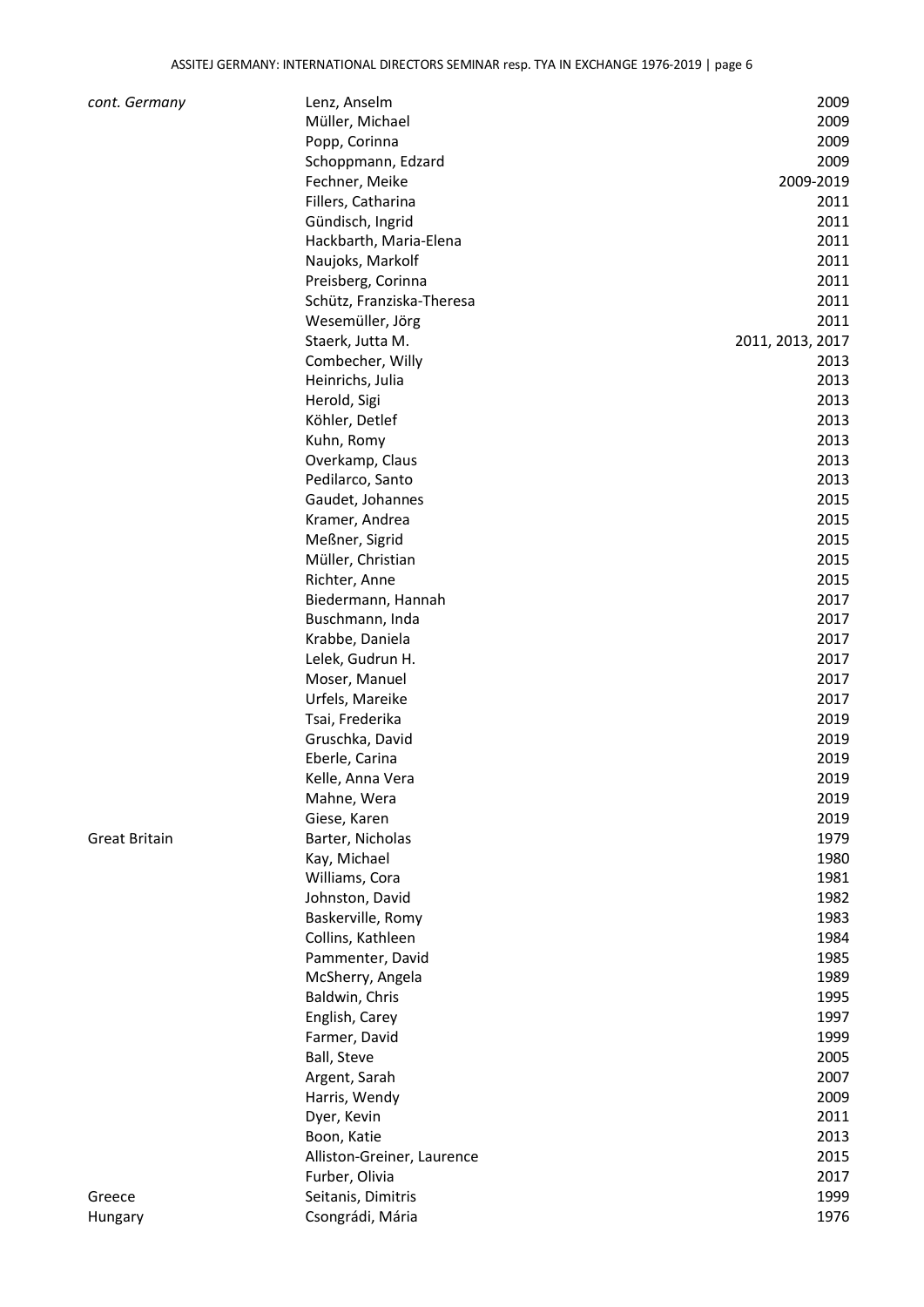| cont. Hungary | Varsányí, Anikó            | 1977 |
|---------------|----------------------------|------|
|               | Bohak, György              | 1978 |
|               | Petrik, Josip              | 1980 |
|               | Levente, Peter             | 1981 |
|               | Rencz, Antal               | 1982 |
|               | Girics, Matyas             | 1983 |
|               | Korosmaros, Gyorgy         | 1984 |
|               | Novak, János               | 1989 |
|               | Balász, Simon              | 1999 |
|               | Czeizel, Gábor             | 2001 |
|               | Csato, Kata                | 2005 |
|               | Bagossy, László            | 2007 |
| India         | Agnihotri, Arun            | 1989 |
|               | Das, Tapas                 | 2005 |
|               | Ghosh, Ashish              | 2009 |
|               | Sathyu, Shaili             | 2009 |
|               | Naik, Meena                | 2011 |
|               | Rawat, Subhash             | 2011 |
|               | Khan, Imran                | 2013 |
|               | Gupta, Timira              | 2017 |
|               | Ghosh, Choiti              | 2019 |
| Iran          | Gharibpour, Behrouz        | 1989 |
|               | Khajeh Nezhad, Sohrab      | 2007 |
|               | Niaz, Omid                 | 2011 |
|               | Aghebati, Mohammed         | 2017 |
|               | Mohseni Ardehali, Salma    | 2019 |
| Iraq          | Salloum, Farouk            | 1989 |
| Ireland       | Kennedy, Susie             | 1997 |
| Israel        | Rechavi, Hagit             | 1982 |
|               | Mecrez, Yaki               | 2001 |
|               | Niv, Rafi                  | 2003 |
|               | Issa, Norman               | 2005 |
|               | Tsernovitch, Gil           | 2007 |
|               | Segev, Roy                 | 2011 |
|               | Dvorin, Dana               | 2013 |
|               | Omanuti, Uri               | 2015 |
|               | Tilman, Yael               | 2017 |
|               | Ben Shushan, Moshe (Moses) | 2019 |
| Italy         | Moretti, Dario             | 1985 |
|               | Moretti, Maria             | 1985 |
|               | Melano, Graziano           | 1993 |
|               | Sartori, Serena            | 1995 |
|               | Franceschini, Bruno        | 2015 |
| Japan         | Hijikata, Yohei            | 1986 |
|               | Arakawa, Takayo            | 2007 |
|               | Shogo, Shinozaki           | 2015 |
| Kenia         | Kirubi, Florence           | 2003 |
|               | Wachira, Waigwa            | 2009 |
| Latvia (USSR) | Shapiro, Adolph            | 1985 |
| Latvia        | Znotiņš, Jānis             | 2017 |
|               | Klausitajs, Varis          | 2019 |
| Lebanon       | Dakroub, Karim             | 2009 |
| Liechtenstein | Ratering, Eveline          | 2007 |
|               | Soraperra, Brigitta        | 2011 |
|               | Walk, Brigitte             | 2017 |
| Lithuania     | Viksraitis, Romas          | 2005 |
| Luxembourg    | Baumann, Ela               | 2011 |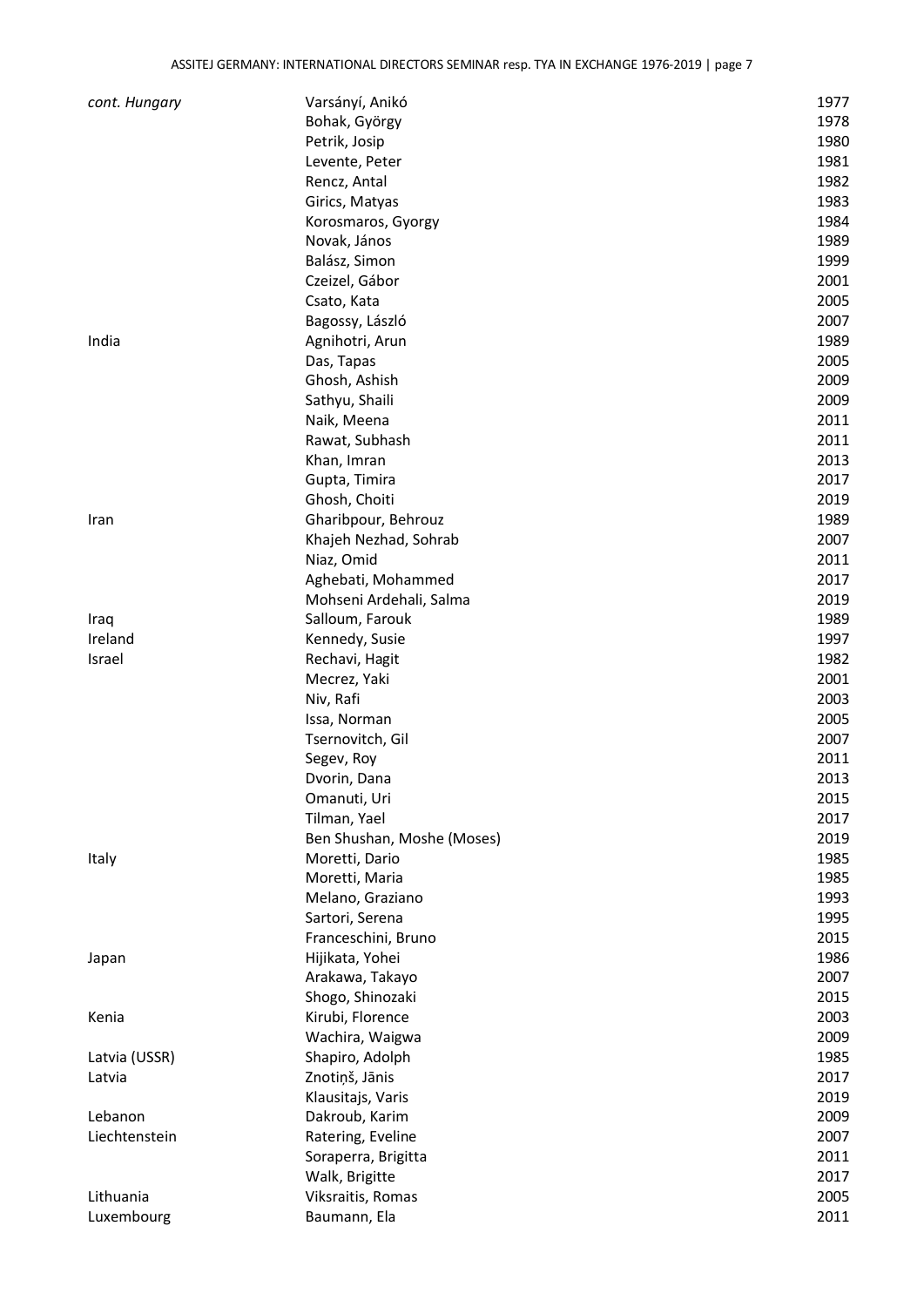| Mexico        | Minera, Otto                 | 1995       |
|---------------|------------------------------|------------|
|               | Hiriart, Berta               | 1997       |
|               | Silberman, Larry             | 1999       |
|               | Lomnitz, Alberto             | 2001       |
|               | Rodriguez, Aracelia Guerrero | 2005       |
|               | Hoth, Monica                 | 2007       |
|               | Guerrero, Rodolfo            | 2009       |
|               | Félix, Sandra                | 2011       |
|               | Luna, Eleonora               | 2013       |
|               | Franco Malheiros, Clarissa   | 2015       |
|               | Gramajo, Micaela             | 2017       |
| Montenegro    | Vukcevic, Nicola             | 2011       |
| Mozambique    | Manjate, Rogério Paulino     | 2017       |
| Nepal         | Shrestha, Kedar              | 2017       |
| Netherlands   | Engelen, Jac                 | 1989       |
|               | Adam, Roel                   | 1993       |
|               | Coltof, Liesbeth             | 1993       |
|               | Meyer, Dennis                | 1993       |
|               | van Otterloo, Anne           | 1993       |
|               | Twijnstra, Roel              | 1995       |
|               | van der Boon, Kim            | 1995       |
|               |                              | 1997       |
|               | Pieper, Eva                  |            |
|               | Corvers, Monique             | 1999       |
| New Zealand   | Forbes, Annie                | 1997       |
|               | Rowe, Lewis                  | 1999       |
|               | Palmer, Kerryn Lisa          | 2019       |
| Nigeria       | Adesewo, Jerry Sunday        | 2019       |
| Norway        | Matzow, Nina                 | 1989       |
|               | Sneltvedt, Grete             | 1997       |
|               | Solli, Karstein              | 2011       |
|               | Lien, Ingvild                | 2019       |
| Pakistan      | Nawaz, Aamir                 | 2017       |
| Paraguay      | de los Rios, Edda            | 1989       |
| Peru          | Raez, Rebeca                 | 1995       |
| Philippines   | Legarda, Ma. Isabel A.       | 2007       |
| Poland        | Adamkowska, Hanna            | 1989       |
|               | Mazurek, Nieczyslaw          | 1989       |
|               | Moszkowicz, Jerzy            | 2005       |
| Portugal      | Caldas, José                 | 1982       |
|               | Oliviera, Fernando Manuel    | 1983       |
|               | Jorge, Mário                 | 1986       |
|               | Pereira de Seuss, Jean Luis  | 1989       |
|               | Espiridião, Alexandra        | 2009       |
| Romania       | Cojar, Ion                   | 1976, 1979 |
|               | Lucian, Ion                  | 1989       |
|               | Sorescu, Paula               | 1989       |
|               | Schwartz, David              | 2009       |
| Russia (USSR) | Bugrow, Wladimir             | 1976       |
|               | Kisseljew, Juri              | 1976       |
|               | Tajuschew, Stanislaw         | 1976       |
|               | Rosow, Sergej                | 1978       |
|               | Naravtsevich, Boris          | 1979       |
|               | Korogodski, Sinovic J.       | 1980       |
|               | Belov, Lev                   | 1981       |
|               | Klokov, Alexander            | 1981       |
|               | Kolosova, Galja              | 1982       |
|               | Zhigulski, Juri              | 1982       |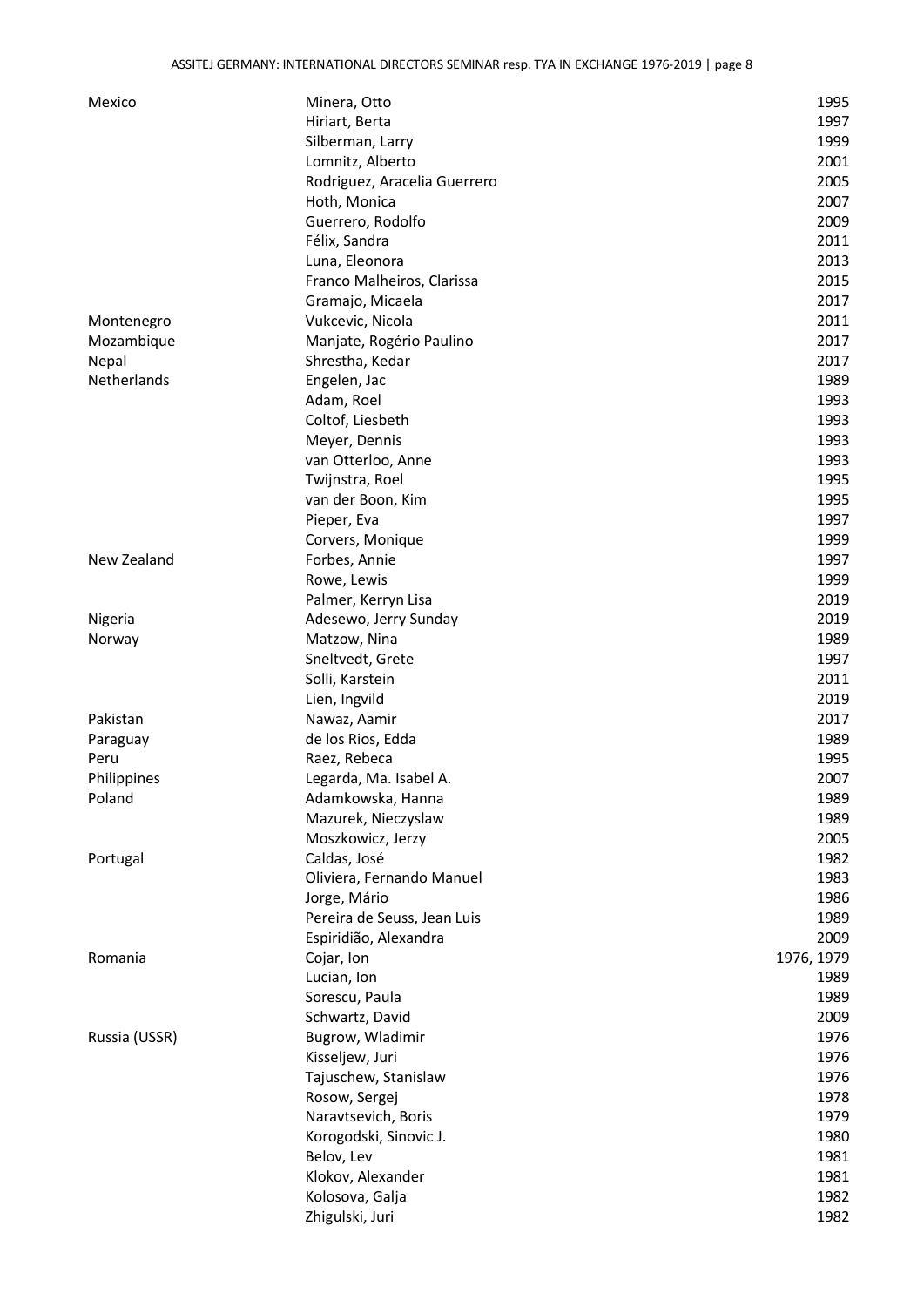| cont. Russia (USSR)   | Kanevski, Alexander            | 1983         |
|-----------------------|--------------------------------|--------------|
|                       | Riabov, Victor                 | 1983         |
|                       | Kalish, Victor                 | 1984         |
|                       | Pazi, Slava                    | 1986         |
|                       | Paloos (?), Alexander          | 1989         |
|                       | Simonova, Olga                 | 1989         |
| Russia                | Chigishev, Vladimir            | 1993         |
|                       | Alexeeva, Nadezhda             | 2001         |
|                       | Mikhaylov, Alexander           | 2005         |
|                       | Kurochkin, Pavel               | 2009         |
|                       | Litvinova, Maria               | 2013         |
|                       | Logachev, Aleksey              | 2019         |
| Serbia (Yugoslavia)   | Magelli, Paolo                 | 1979         |
|                       | Santini, Mira                  | 1989         |
| Serbia                | Tomic, Jovana                  | 2013         |
|                       | Trisic, Snezana                | 2015         |
|                       | Nikolić, Anđelka               | 2017         |
|                       |                                |              |
|                       | Lazic, Bojana                  | 2019<br>1978 |
| Slovakia (CSSR)       | Matasik, Andrej                |              |
|                       | Zluikova, Dana                 | 1980         |
|                       | Rihák, Jaroslav                | 1982         |
|                       | Čibenoková, Maria              | 1984         |
|                       | Kakos, Martin                  | 1985         |
| Slovenia (Yugoslavia) | Jovanovic, Dusan               | 1977         |
| Slovenia              | Valic, Iztok                   | 1999         |
| South Africa          | Mdluli, Xolani                 | 2007         |
|                       | Inno, Lebogang                 | 2013         |
|                       | Batzofin, Jayne                | 2015         |
|                       | Sibusiso, Khambule             | 2017         |
|                       | Plaatjie, Nwabisa              | 2019         |
| South Korea           | Kim, Woo-Ok                    | 1989         |
|                       | Kim, Min-Jung                  | 2003         |
|                       | Park, Sanghee                  | 2015         |
| Spain                 | de Aguilar, Juan Pedro         | 1978         |
|                       | Alborch, Francisco             | 1981         |
|                       | Gutierrez Ramirez, Angel Jorge | 1983         |
|                       | Solé, Maria-Agustina           | 1989         |
|                       | Hervàs, Marc                   | 2009         |
|                       | Rodríguez, Jose Aurelio Martin | 2011         |
|                       | Mesa Frías, Jose Omar          | 2013         |
|                       | González Lara, Lucía           | 2015         |
| Sri Lanka             | Ranwala, Lionel                | 1989         |
|                       | Subasinghe, Somalatha          | 1995         |
|                       | Rathnsyake, Priyankara         | 1999         |
|                       | Fernando, Kaushalya            | 2001         |
|                       | Gunasekera, Wishvajith         | 2003         |
|                       | Safeer, Mohamed Gause Mohamed  | 2013         |
|                       | Mahamarakkalage, Nadeeka       | 2015         |
|                       | Galbokke Ralalage, Sudarshana  | 2017         |
| Swaziland             | Ndlovu, Cliford                | 2005         |
| Sweden                | Harrie, Morten                 | 1980         |
|                       | Gredeby, Nils                  | 1984         |
|                       | Rudolfsson, Lars               | 1984         |
|                       | Mankell, Henning               | 1986         |
|                       | Alldahl, Tomas                 | 1989         |
|                       | Benedek, Judit                 | 1990         |
|                       | Brossner, Lars-Eric            | 1993         |
|                       |                                |              |